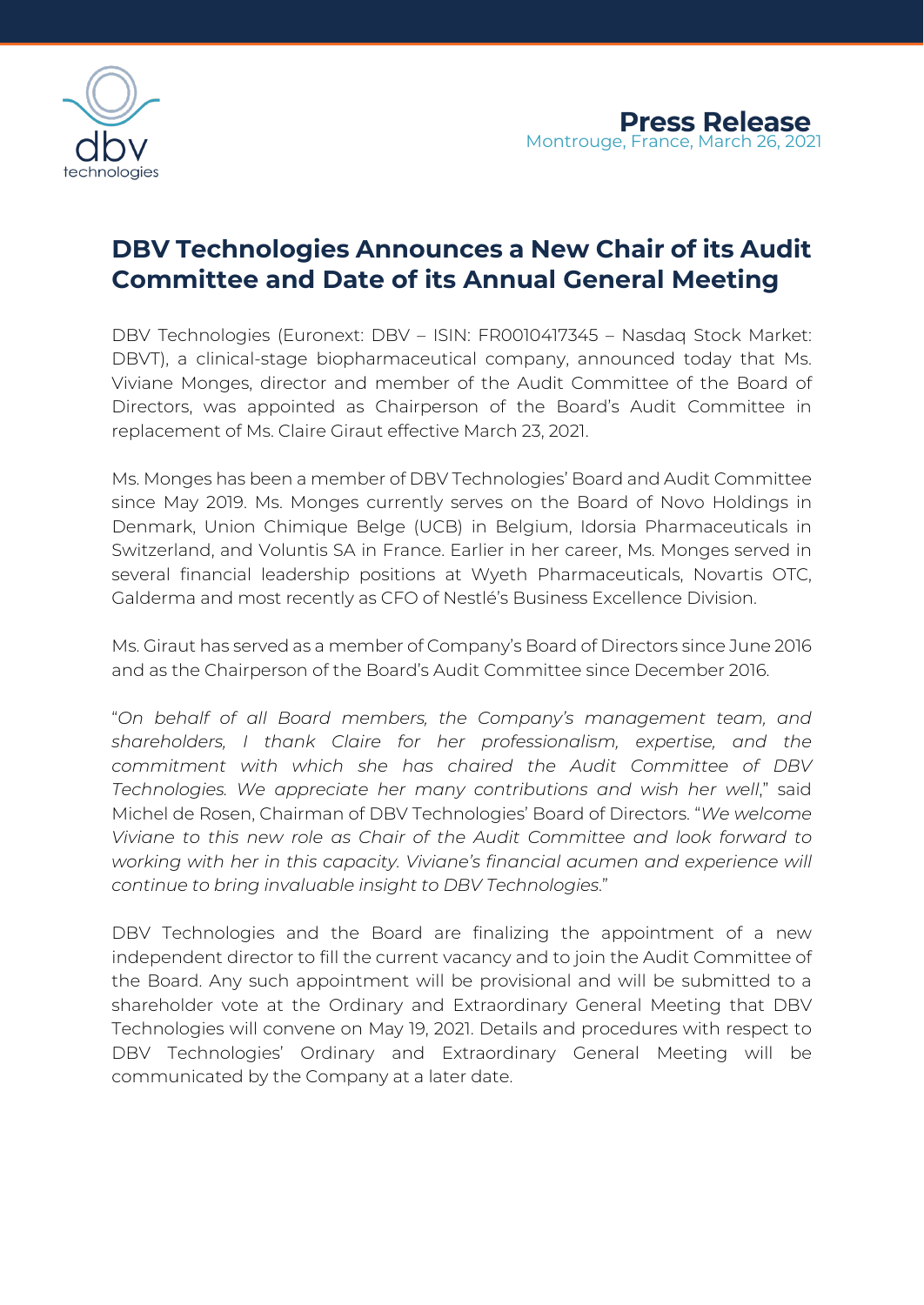

#### About DBV Technologies

DBV Technologies is developing Viaskin™, an investigational proprietary technology platform with broad potential applications in immunotherapy. Viaskin is based on epicutaneous immunotherapy, or EPIT™, DBV Technologies' method of delivering biologically active compounds to the immune system through intact skin. With this new class of non-invasive product candidates, the Company is dedicated to safely transforming the care of food allergic patients. DBV Technologies' food allergies programs include ongoing clinical trials of Viaskin Peanut. DBV Technologies has global headquarters in Montrouge, France and offices in Bagneux, France, and North American operations in Summit, NJ and New York, NY. The Company's ordinary shares are traded on segment B of Euronext Paris (Ticker: DBV, ISIN code: FR0010417345), part of the SBF120 index, and the Company's ADSs (each representing one-half of one ordinary share) are traded on the Nasdaq Global Select Market (Ticker: DBVT).

#### Forward-Looking Statements

This press release may contain forward-looking statements, including statements regarding Company's anticipated appointment of a new director and such director's independence and eligibility to serve on the Audit Committee of Company's Board of Directors. These forward-looking statements and estimates are not promises or guarantees and involve substantial risks and uncertainties. Among the factors that could cause actual occurrences to differ materially from those described or projected herein include uncertainties related to the availability, qualifications, and independence of candidates to serve as director. A further discussion of risks and uncertainties that could cause actual results to differ materially from those set forth in the forward-looking statements in this press release can be found in DBV Technologies' regulatory filings with the French Autorité des Marchés Financiers, DBV Technologies' filings and reports with the U.S. Securities and Exchange Commission, including in DBV Technologies' Annual Report on Form 10-K for the year ended December 31, 2020, and future filings and reports by DBV Technologies. Existing and prospective investors are cautioned not to place undue reliance on these forward-looking statements and estimates, which speak only as of the date hereof. Other than as required by applicable law, DBV Technologies undertakes no obligation to update or revise the information contained in this Press Release.